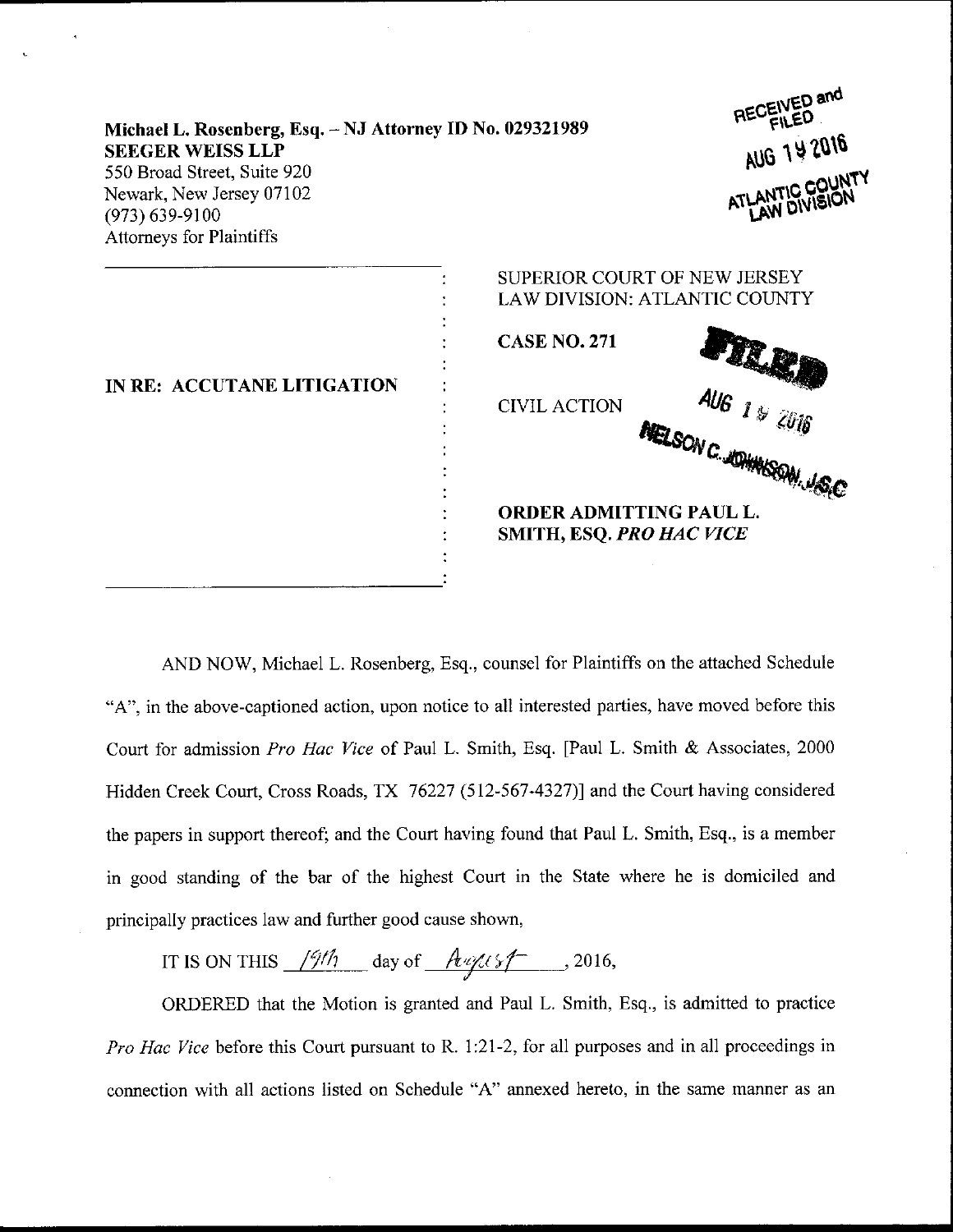attomey who is admitted to practice in this State and is domiciled and maintains an office for the practice of law in the State of New Jersey, provided that he shall:

- 1. abide by the Rules of Court for the State of New Jersey, including all disciplinary rules;
- 2. consent to the appointment of the Clerk of the Supreme Court as an agent upon whom service of process may be made for all actions against him and his firm that may arise out of his participation in this matter;
- 3. notify the Court immediately of any matter affecting his standing before this Court; and
- 4. have all pleadings and other papers filed in this Courl signed by an attorney-atlaw of this Court employed by the firm of Seeger Weiss LLP, who shall be responsible for the conduct of Paul L. Smith, Esq., and it is further

ORDERED Paul L. Smith, Esq., shall make payment of fees as provided in the New

Jersey Rules of Court, R. 1:28-1(b), 1:28-2 and 1:28b-1(e), within thirty (30) days of the date of

this order, and it is further

ORDERED that the Clerk of this Court shall forward a copy of this Order to the

Treasurer of the New Jersey Fund for Client Protection; and it is further

ORDERED that copies of this Order shall be served by attomeys for Plaintiffs on the attached Schedule "A", upon counsel for the defendants within seven (7) days of the receipt thereof.

Pana C So

HON. NELSON C. JOHNSON. J.S.C.